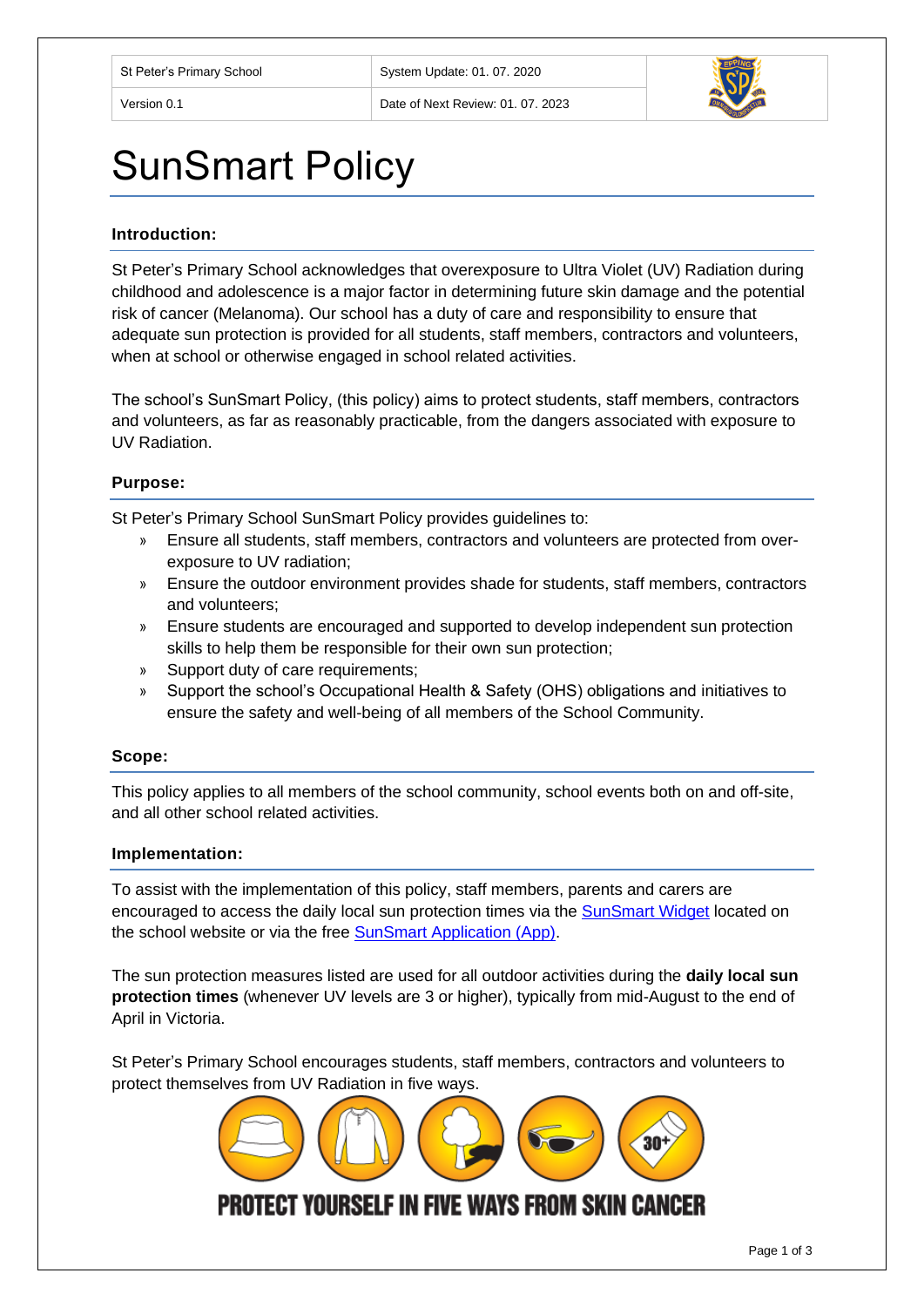# **Healthy Physical Environment:**

# **1. Seek Shade:**

St Peter's Primary School will ensure that there is sufficient shelter and trees to provide shade in outdoor spaces particularly in high-use areas, e.g. where students have lunch, canteen, assemblies, sports, outdoor lessons and popular play spaces.

The school will ensure:

- » The availability of shade is considered when planning all other outdoor activities;
- » Students are encouraged to use available areas of shade when outside;
- » Students who do not have appropriate hats or outdoor clothing will not be permitted in the sun;
- » An assessment of shade is conducted at least annually to determine the current availability and quality of shade;
- » In consultation with the school council, shade provision is considered in plans for future buildings and grounds.

## **Healthy Social Environment:**

## **2. Sun Protective Clothing:**

St Peter's Primary School acknowledges that clothing is the most protective barrier from UV Radiation. Sun protective clothing is included in our school uniform / dress code. This includes shirts with collars and elbow-length sleeves, longer dresses and shorts. Rash vests or t-shirts are also required for all outdoor swimming.

Staff members, contractors and volunteers are also encouraged to consider sun protective clothing when conducting or participating in outdoor activities.

# **3. Sun Protective Hats:**

All St Peter's Primary School students are required to wear a hat that protects their face, neck and ears (legionnaire, broad-brimmed or bucket hat preferred), whenever they are outside.

Peak caps and visors are not considered a suitable alternative.

#### **4. Sunscreen:**

Parent's & Carer's must ensure that their child provides their own SPF30+ (or higher) broadspectrum, water-resistant sunscreen. In the absence of a student providing their own SPF30+ (or higher) broad-spectrum, water-resistant sunscreen, staff members will offer a school purchased product to the student.

Parent's & Carer's are reminded that in this instance St Peter's Primary School cannot be held responsible for any subsequent reaction that the student may experience as a result of the application of school sunscreen.

- » Sunscreen is applied at least 20 minutes (where possible) before going outdoors and reapplied every two hours or more frequently if sweating or swimming.
- » Strategies are in place to remind students to apply sunscreen before going outdoors (e.g. reminder notices, sunscreen monitors, sunscreen buddies).